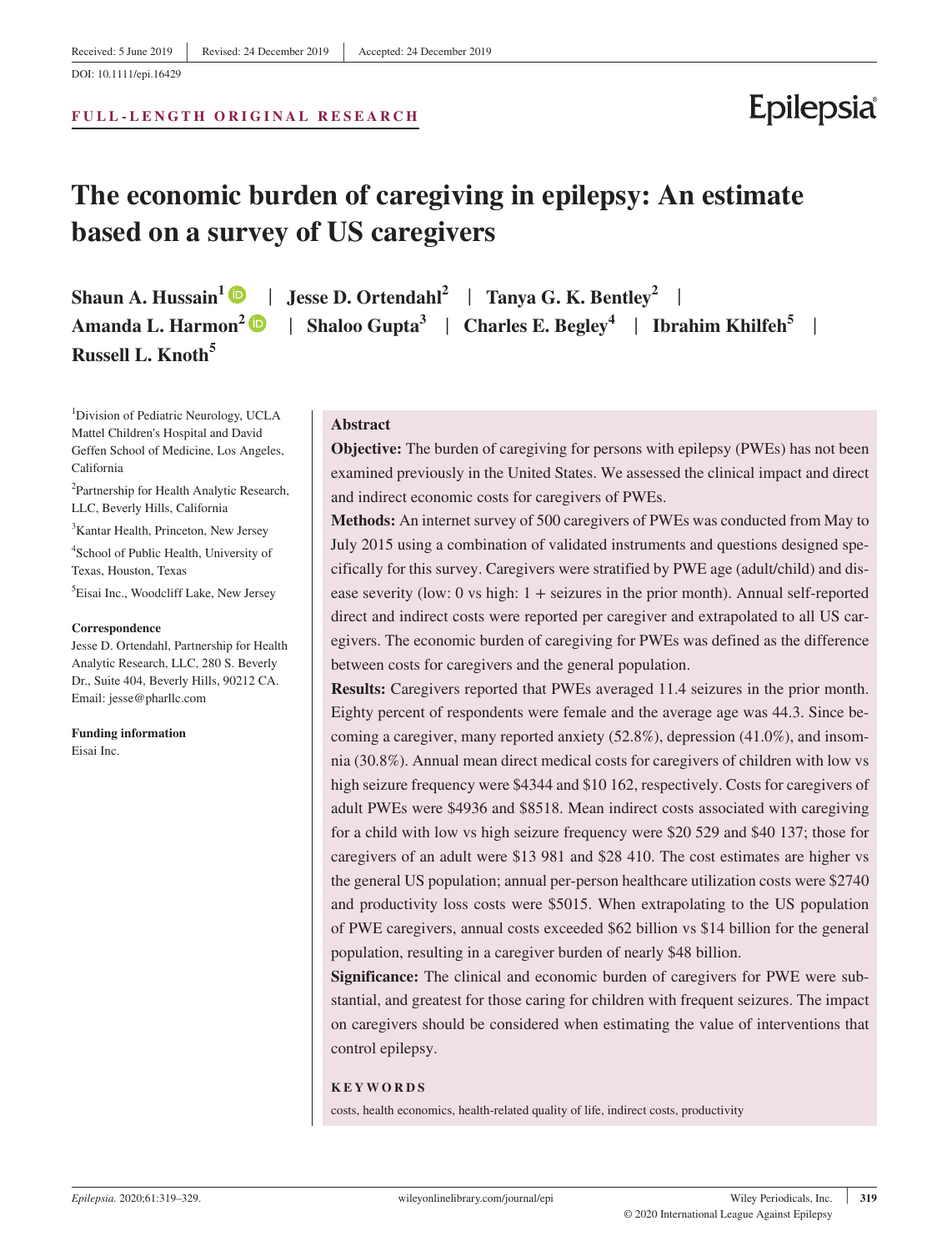## **<sup>320</sup> <sup>|</sup>** HUSSAIN et al. **1** | **INTRODUCTION**

According to the Centers of Disease Control and Prevention (CDC), 5.1 million children and adults in the United States have epilepsy.<sup>1</sup> Incidence is highest in children and older adults, and prevalence is higher in older ages given the relatively low mortality rate.<sup>2</sup> The burden of seizures varies tremendously, with some persons with epilepsy (PWEs) experiencing seizures only at initial diagnosis and others having daily seizures throughout their lives. Because epilepsy can be a life-long, disabling condition, care for PWEs is often provided by a family member, such as a parent, spouse, or sibling. Caregiver responsibilities may include ensuring safety during seizures, calling for medical help, administering medication, providing transportation, and attending medical appointments. $2,3$ 

Health care for PWEs is burdensome and expensive, with recent estimates of annual direct epilepsy-specific healthcare costs ranging from \$8412 to \$11 354 in 2013 dollars.<sup>4</sup> Many studies have examined healthcare costs to PWE themselves, both in terms of direct (eg, medication, physician visits, hospitalization) and indirect costs (ie, sick days, productivity losses). $4-6$  The clinical and economic burden on caregivers is much more sparsely researched. A review of all published literature using PubMed found only two studies examining the economic impact of epilepsy on caregivers, neither of which were performed in the United States.<sup>7,8</sup>

To develop a comprehensive understanding of the impact of epilepsy in the United States, estimates of the burden of caregiving are needed. We undertook this multi-method study to measure this burden, determine whether the burden differed depending on PWE characteristics, and to translate the findings into an estimate of the excess costs associated with caregiving for PWEs across the US population.

# **2** | **METHODS**

## **2.1** | **Overview**

In this study, we surveyed caregivers of PWE in 2015 to estimate the economic burden of caregiving and identify sub-populations with higher burden. Respondents gave information about their own demographics, health, health service use, and caregiver burden (using several validated instruments). Respondents were then divided into subgroups based on characteristics of the PWE (ie, age and disease severity). Caregiving was monetized using survey responses and publically available data, and costs were calculated for each subgroup and for the population as a whole (Figure 1). Using these results, we estimated the incremental costs of caregiving for PWEs relative to the general population, and the differences in costs based on the characteristics of the PWE.

#### **Key Points**

- Although the clinical and economic burden on people with epilepsy in the United States has been studied frequently, there is little research on the burden to caregivers.
- To fill the gap in the literature, a survey was administered to 500 caregivers of persons with epilepsy (PWEs) to assess the clinical and economic burden of caregiving.
- Nearly one-third of caregivers reported depression symptoms; symptoms were reported more often by those caring for children with epilepsy.
- Costs of caregiving exceeded those for the general population and increased significantly with increasing seizure frequency.
- Results highlighted the high burden for caregivers, with costs exceeding previously estimated direct costs to the patients themselves.

# **2.2** | **Caregiver survey**

A survey was administered to assess the caregiver experience and quantify the time and health burden of providing care to PWEs. Survey respondents were recruited through the Epilepsy Foundation  $(n = 247)$  using direct email, social media, and the Foundation website,<sup>9</sup> and through Lightspeed Research ( $n = 253$ ), an organization that recruits participants for online surveys via email. Eligible participants were at least 18-years-old, based in the United States, able to read and write in English, provided informed consent, and selfidentified as being caregivers of PWEs. Institutional review board approval was obtained through the Sterling Institutional Review (Atlanta, GA).

The survey comprised multiple domains and consisted of both items developed for this project and items from previously validated surveys. Caregiver characteristics collected were age, gender, education, annual household income, insurance status, marital status, and relationship to the PWEs. The survey also asked length of time providing care, the number of hours per week providing care, and whether respondent was paid for providing care. Caregiver health characteristics included body mass index (BMI), smoking status, exercise behavior, alcohol consumption, and current health conditions. Caregivers were asked, over the past 6 months, whether and how often they had visited a doctor's office (for both psychiatric and medical care), the emergency room (ER), or been admitted to the hospital for their own (and not the PWE's) health. The accuracy of self-reported information on major healthcare use by PWEs over a relatively brief recall period has been validated in a previous study.<sup>10</sup> In addition,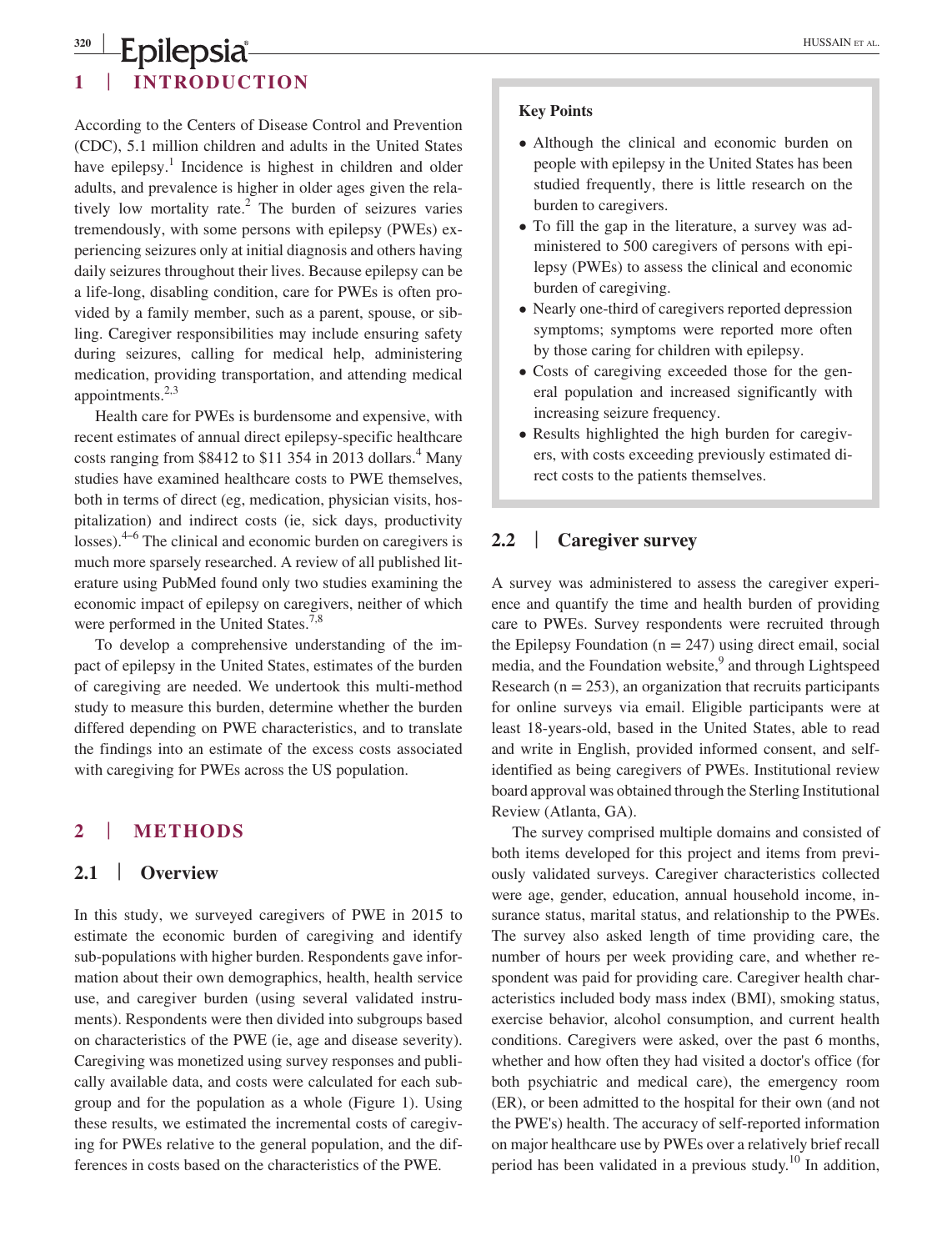the Charlson Comorbidity Index  $(CCD)^{11}$  was used to calculate a comorbidity burden score. Caregivers also reported the following characteristics of the PWEs: age, gender, race/ ethnicity, insurance status, and type, years diagnosed with epilepsy, diagnosing physician specialty, type of epilepsy, seizure frequency within the past month, and use of prescription medications.

Six survey instruments were used to examine various aspects of caregiver burden: the Patient Health Questionnaire-9  $(PHQ-9);^{12}$  the Zarit Burden Interview  $(ZBI);^{13}$  the Bakas Caregiving Outcomes Scale  $(BCOS)$ ;<sup>14</sup> the 12-Item Short Form Survey Instrument version 2  $(SF-12v2)$ ;<sup>15</sup> a measure of stress-related comorbidity (designed specifically for this study); and the Work Productivity and Activity Impairment (WPAI) questionnaire. Other than the stress measure, these instruments have been validated and used extensively, both in the United States and internationally, in a variety of different populations.<sup>12-16</sup>

The nine-item PHQ-9 was used to assess depression severity: minimal (0-4), mild (5-9), moderate (10-14), moderately severe (15-19), and severe (20-27).<sup>12</sup> The ZBI<sup>13</sup> is a 22-item questionnaire that evaluates the caregiver's health condition, psychological well-being, finances, and social life. The total score is additive and categorized as: little or no burden (0-20 points), mild-to-moderate burden (21- 40 points), moderate-to-severe burden (41-60 points), and severe burden (61-88 points). Change in the caregivers' circumstances was assessed via the  $BCOS$ ,<sup>14</sup> a 15-item measure of life changes each rated from −3 ("Changed for the Worst") to  $+3$  ("Changed for the Best"). For the SF-12v2, we calculated the physical component summary (PCS) and the mental component summary (MCS), which are normed to a mean of 50 and a standard deviation of 10. Higher scores indicate better health status. In addition, potentially stress-related comorbidities were identified by asking respondents: "Since becoming a caregiver for the person with epilepsy have you experienced the following" and then listing as possible conditions: anxiety, chronic constipation, depression, diarrhea, gastroesophageal reflux disease (GERD), headache/migraine, heartburn, high blood pressure (hypertension), insomnia, irritable bowel syndrome, and sleep disorder. Respondents were not asked whether it was the first experience with these conditions, but rather if they had occurred since becoming a caregiver. The WPAI is a six-item validated instrument,<sup>16</sup> which consists of four metrics quantified as the percentage of the work week impacted over the past 7 days: absenteeism, defined as time missed because of one's health; presenteeism, defined as time in which the worker is on the job but, because of illness or other medical conditions, not fully functioning; overall work productivity loss, an overall impairment estimate that is a combination of absenteeism and presenteeism; and activity impairment, the percentage of impairment in daily

activities because of one's health. Only respondents who reported being employed full- or part-time provided data for absenteeism, presenteeism, and overall work impairment, whereas all respondents provided data for activity impairment.

## **2.3** | **Cost calculations**

Using a subset of data from the survey described above, we monetized the responses to estimate both indirect and direct costs to caregivers. To estimate the indirect costs, we converted the individual respondent estimates of productivity losses, reported as a proportion of the workweek, to dollar terms. From the WPAI, we estimated the productivity losses associated with providing care as the sum of absenteeism and presenteeism times. We converted the estimates of the proportion of time missed among employed respondents to annual hours missed, assuming a 40-hour workweek and 50 weeks worked per year, the latter to reflect holidays and vacation. To calculate annual costs due to presenteeism and absenteeism, annual hours missed were multiplied by hourly wage rates, which were estimated from survey respondents based on the household income level selected. Income level choices included <\$25 000, \$25 000-\$49 000, \$50 000- \$75 000, and>\$75 000. It was assumed that respondents within the middle groupings earned the midpoint of the ranges, those selecting <\$25 000 were assigned an income of \$12 500, and those selecting >\$75 000 were assigned an income of \$100 000. Because WPAI responses were not provided by those not employed, they were excluded from the calculation of productivity losses.

Direct costs (eg, healthcare utilization of PWE caregivers) were estimated from the survey based on number of doctor visits, psychiatrist visits, emergency department visits, and hospitalizations for each respondent over the prior 6 months. Doctor visits and psychiatrist visits were combined into a single, composite measure, "physician visits," to better allow comparison of results with those from the general population. Six-month estimates of utilization from survey respondents were doubled to calculate annual medical encounters. The cost of each type of utilization was based on estimates reported in the 2015 Medical Expenditures Panel Survey (MEPS) responses.17 Costs from the 2015 MEPS were used to match the timeframe the survey was conducted.

To put the PWE caregiver costs in perspective, we calculated productivity losses and healthcare utilization for the general population. Because the necessary information regarding productivity losses for the general population was not available from MEPS, we required data from another source. The ideal population would match our epilepsy caregivers in all aspects except being a caregiver. To identify such a group, we explored other analyses that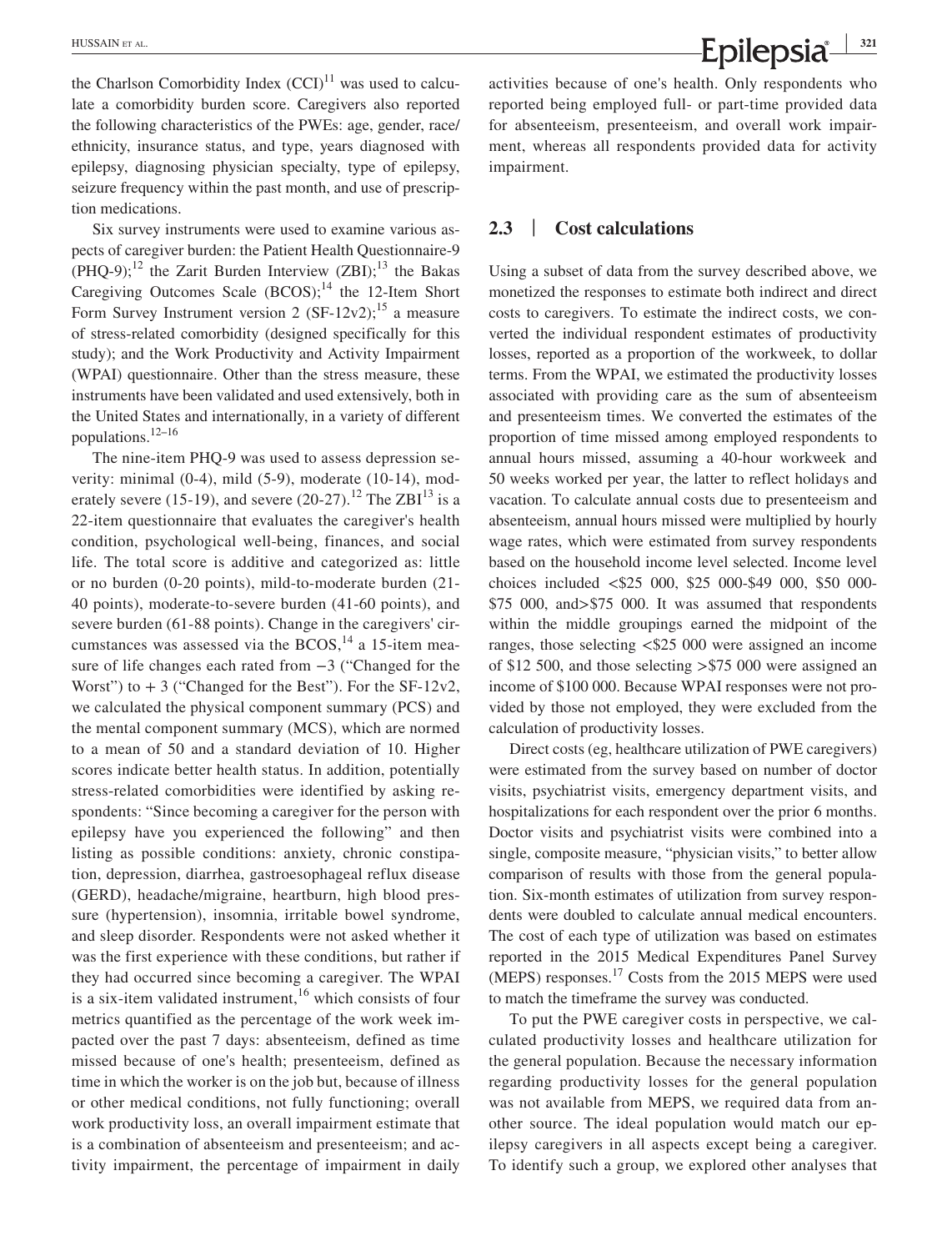#### **<sup>322</sup> <sup>|</sup> Epilepsia Epilepsia Bullet and Constant and Constant and Constant and Constant and Constant and Constant and Constant and Constant and Constant and Constant and Constant and Constant and Constant and Constant and Cons**

estimated productivity losses for caregivers and included a comparator group of noncaregivers of approximately the same age as epilepsy caregivers. Although no other analyses estimated the impact of epilepsy caregiving, we did find a study that estimated absenteeism and presenteeism in caregivers of schizophrenia patients.<sup>18</sup> Because patients with schizophrenia are more similar in age to PWEs than those with other conditions who had available data, we selected that study for inclusion. In that study, schizophrenia caregivers were matched with nonschizophrenia caregivers, and the values for noncaregivers were used in our analysis as reported. Wage rates for the general population were assumed to be equal to the average wage for a caregiver of PWEs. The possibility that caregivers of PWEs could have lower average wages than the general population, due to self-selecting different occupations that would enable them to be caregivers, was not considered. However, other socioeconomic indicators for caregivers and noncaregivers were explored and reported in Table 1. Resource utilization for the general population was based

on data from the 2015 MEPS, and per-visit costs were assumed equivalent to those used for caregivers of PWEs.<sup>17</sup> The MEPS healthcare resources included were physician office visits, inpatient stays, emergency room visits, and physician hospital visits. Nonphysician visits were excluded to match the focus of the questionnaires used in the caregiver survey.

Costs to epilepsy caregivers were estimated on a per-respondent basis and for four predefined subgroups: adult PWEs, child PWEs, low seizure frequency (0 seizures in the prior month), high seizure frequency (≥1 seizure in the prior month). Costs for caregivers of PWEs were also compared to results from the general population, although statistical testing was not possible given a lack of information regarding the variation in the data for the comparator group. Outcomes were calculated both for the average PWE caregiver and then extrapolated to model the total US burden in a hypothetical US population of PWE caregivers. The latter metric was based on the US census for demographic information, the CDC for estimates of epilepsy

|  |  | <b>TABLE 1</b> Demographic information of caregivers of patients with epilepsy responding to the survey and MEPS respondents |
|--|--|------------------------------------------------------------------------------------------------------------------------------|
|  |  |                                                                                                                              |

|                                | <b>All caregivers</b><br>of persons with<br>epilepsy ( $n = 488$ ) | Caregiver<br>of child with<br>low seizure<br>frequency<br>$(n = 53)$ | <b>Caregiver</b><br>of child with<br>high seizure<br>frequency<br>$(n = 109)$ | <b>Caregiver of adult</b><br>with low seizure<br>frequency ( $n = 124$ ) | <b>Caregiver of</b><br>adult with high<br>seizure frequency<br>$(n=202)$ | <b>MEPS</b> survey<br>respondents |  |
|--------------------------------|--------------------------------------------------------------------|----------------------------------------------------------------------|-------------------------------------------------------------------------------|--------------------------------------------------------------------------|--------------------------------------------------------------------------|-----------------------------------|--|
| Age (years),<br>mean $\pm$ SD  | $44.5 \pm 12.9$                                                    | $39.9 \pm 9.5$                                                       | $39.0 \pm 8.1$                                                                | $48.4 \pm 13.9$                                                          | $46.4 \pm 13.7$                                                          | 38.5                              |  |
| Sex, $n$ $(\%)$                |                                                                    |                                                                      |                                                                               |                                                                          |                                                                          |                                   |  |
| Male                           | 97 (19.9%)                                                         | 3(5.7%)                                                              | 15 (13.8%)                                                                    | 39 (31.5%)                                                               | $40(19.8\%)$                                                             | 48.0%                             |  |
| Female                         | 391 (80.1%)                                                        | 50 (94.3%)                                                           | 94 (86.2%)                                                                    | 85 (68.5%)                                                               | 162 (80.2%)                                                              | 52.0%                             |  |
| Marital Status, n (%)          |                                                                    |                                                                      |                                                                               |                                                                          |                                                                          |                                   |  |
| Single                         | 71 (14.6%)                                                         | $5(9.4\%)$                                                           | $12(11.0\%)$                                                                  | $20(16.1\%)$                                                             | 34 (16.8%)                                                               | 26.5%                             |  |
| Married                        | 308 (63.1%)                                                        | 41 (77.4%)                                                           | 73 (67.0%)                                                                    | 76 (61.3%)                                                               | 118 (58.4%)                                                              | 34.5%                             |  |
| Other                          | 109 (22.3%)                                                        | $7(13.2\%)$                                                          | 24 (22.0%)                                                                    | 28 (22.6%)                                                               | 50 (24.8%)                                                               | 39.0%                             |  |
| Education Level, n (%)         |                                                                    |                                                                      |                                                                               |                                                                          |                                                                          |                                   |  |
| Less than<br>college<br>degree | 291 (59.6%)                                                        | 28 (52.8%)                                                           | 56 (51.4%)                                                                    | 81 (65.3%)                                                               | $126(62.4\%)$                                                            | 73.9%                             |  |
| College<br>degree              | 191 (39.1%)                                                        | 25 (47.2%)                                                           | 52 (47.7%)                                                                    | 42 (33.9%)                                                               | 72 (35.6%)                                                               | 16.9%                             |  |
| No Response                    | $6(1.3\%)$                                                         | $0(0\%)$                                                             | $1(0.9\%)$                                                                    | $1(0.8\%)$                                                               | $4(2.0\%)$                                                               | 9.2%                              |  |
| Employment status, $n$ (%)     |                                                                    |                                                                      |                                                                               |                                                                          |                                                                          |                                   |  |
| Currently<br>employed          | 276 (56.6%)                                                        | 31 (58.5%)                                                           | 56 (51.4%)                                                                    | 70 (56.5%)                                                               | 119 (58.9%)                                                              | 44.5%                             |  |
| Not currently<br>employed      | 212 (43.4%)                                                        | 22(41.5%)                                                            | 53 (48.6%)                                                                    | 54 (43.6%)                                                               | 83 (41.1%)                                                               | 55.5%                             |  |
| Annual household income, n (%) |                                                                    |                                                                      |                                                                               |                                                                          |                                                                          |                                   |  |
| $<$ \$50 000                   | 240 (49.2%)                                                        | 18 (34.0%)                                                           | 55 (50.5%)                                                                    | $62(50.0\%)$                                                             | $105(52.0\%)$                                                            | ÷,                                |  |
| > \$50000                      | 248 (50.8%)                                                        | 35 (66.0%)                                                           | 54 (49.5%)                                                                    | 62 $(50.0\%)$                                                            | 97 (48.0%)                                                               |                                   |  |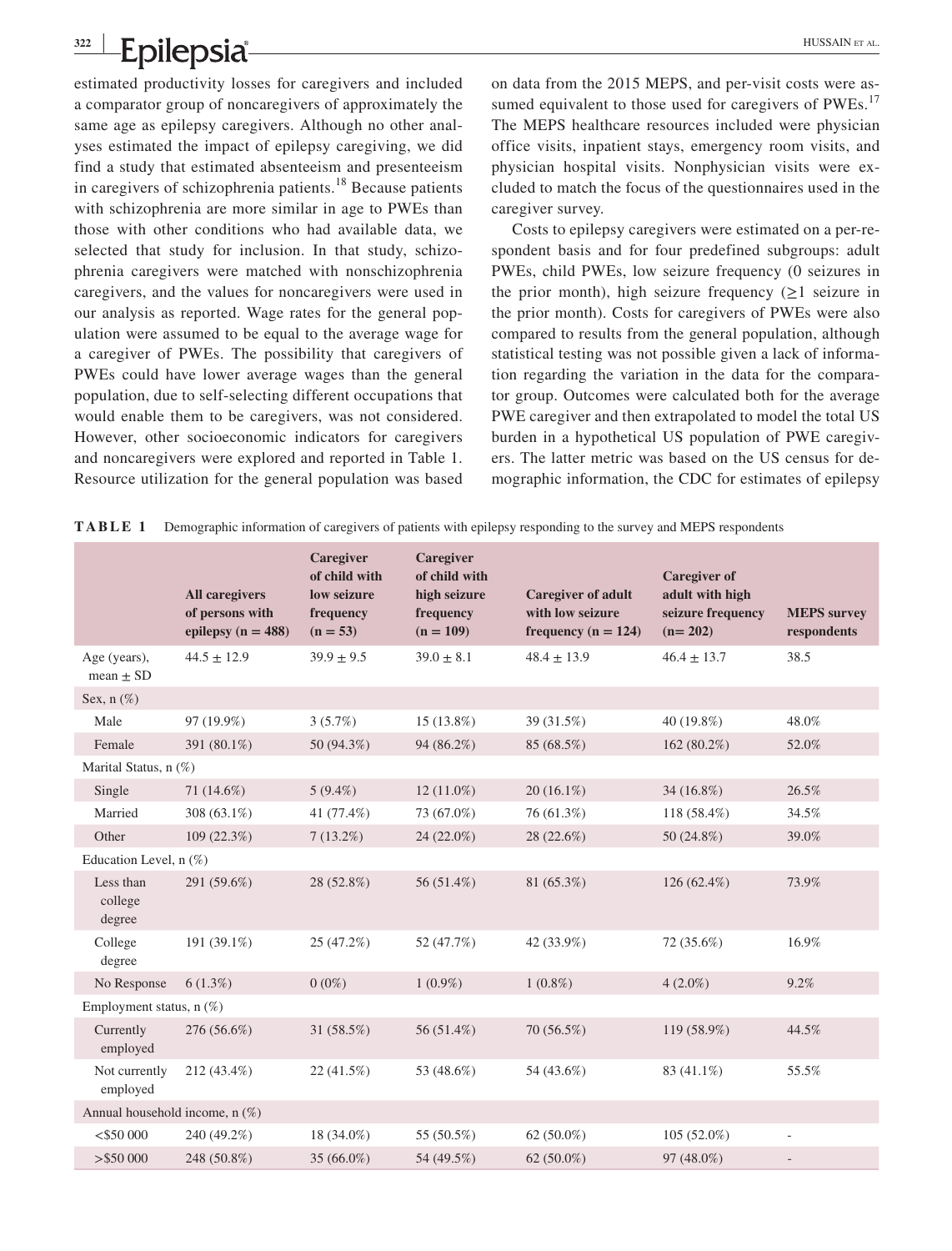prevalence, and published literature for the proportion of PWEs with a caregiver.<sup>1,19,20</sup> Data reporting the number of adult PWEs with caregivers are limited; however, an observational study found 60% of adult PWEs admitted to an elective epilepsy monitoring unit were accompanied by a caregiver.<sup>20</sup> We used this  $60\%$  estimate in the base case, and conducted scenario analyses in which we varied the proportion of adults with caregivers from 40% to 80%. We assumed all children have one caregiver.

#### **2.4** | **Statistical methods**

Descriptive statistics for the survey included means and standard deviations (SD) for continuous variables, and percentages and frequencies for categorical variables. Differences in burden between caregivers of children and adults were assessed using *t* tests for continuous variables and chi-square tests for categorical variables. Multivariable generalized linear regression models were used to estimate the effect of seizure frequency on caregiver burden, controlling for caregiver gender, age, marital status, and comorbidity (CCI scores), relationship to the PWEs, age of PWEs, months providing care, type of health insurance for the PWEs, and recruitment panel (Epilepsy Foundation vs Light Speed Research). Mean imputation was used for missing values. A normal distribution was specified for the SF-12v2, the ZBI, and the BCOS scores, and a negative binomial distribution with log-link function was specified for the PHQ-9 (due to skewness). Continuous cost data were reported as medians and interquartile range (IQR). Caregiver cost medians for less- vs more-severe PWEs were compared using the Wilcoxon rank-sum test. Comparisons between all four groups were performed using the Kruskal-Wallis test for medians. Comparisons of mean direct and indirect costs between caregivers and noncaregivers were conducted using Student's *t* test. Because the sample size and standard deviation for the noncaregiver group were unknown for these composite measures, they were made equal to the values for caregivers. Mean values were used to extrapolate to the hypothetical US population of epilepsy caregivers. Estimates with *P*-values < .05 were considered statistically significant. Analyses were performed using Statistical Analysis System software 9.3 (SAS Institute).

### **3** | **RESULTS**

#### **3.1** | **Survey**

There were 500 caregivers of PWEs who responded to the survey, 80.0% were female, the average age was 44.3 years  $(SD = 13.0)$ , 70.8% were married, and 60.2% reported having less than a college degree. Caregivers had been providing care for an average of  $11.4$  (SD = 10.6) years and spent 57.4 hours per week  $(SD = 51.8)$  providing such care. Mean duration of epilepsy was  $13.0$  (SD = 12.3) years,  $33.2\%$  of PWE were <18 years of age, 46.0% were female, and 65.4% had generalized seizures. Compared to the caregiver population, the average MEPS respondent was 6 years younger, more likely to be male (48.0% vs 19.9%), less likely to be employed (44.5% vs 56.6%), and less likely to have a college degree (35.6% vs 39.1%; Table 1).

Stress-related caregiver comorbidities included anxiety  $(52.8\%)$ , depression  $(41.0\%)$ , headache  $(31.4\%)$ , and insomnia (30.8%). Caregivers of children were significantly more likely to report anxiety, headaches/migraines, insomnia, and irritable bowel syndrome than caregivers of adults ( $P < .05$  for all). Caregiver mental health status measured by SF12v2 mental component summary was worse for those caring for a child with epilepsy (mean  $= 40.3$ , SD  $= 11.6$ ) than those caring for an adult (mean = 43.6, SD = 10.9; *P* = .002). Overall, 31.4% of caregivers reported experiencing moderate-to-severe depression symptoms, and caregivers of children with epilepsy reported greater depression severity (mean  $= 8.4$ , SD  $= 6.6$ ) than caregivers of adults (mean  $= 7.1$ , SD  $= 6.2$ ;  $P < .05$ ; Table 2).

Caregiver burden as assessed by the Zarit Burden Interview was mild-to-moderate (mean  $= 27.1$ , SD  $= 17.9$ ), although 25.6% of caregivers reported moderate-to-severe burden. Caregivers of children were significantly more likely to report severe burden (6.2% vs 2.5%, respectively;  $P < .05$ ; Table 2). On the BCOS, the mean score was 53.8  $(SD = 15.8)$ . No differences were found between caregivers of children or adults.

In regression models, greater seizure frequency was statistically significantly associated with increased burden on the ZBI  $(P = .002)$  and the BCOS  $(P = .007)$ . A borderline significant relationship was found between seizure frequency and mental component summary scores from the SF-12v2  $(P = .06)$ . Higher seizure frequency was not associated with SF-12v2 physical component summary  $(P = .91)$  or PHQ-9  $(P=.48).$ 

## **3.2** | **Costs**

Mean per-person direct medical cost for caregivers of PWEs was  $$7522 (\pm $27 152)$ . The median cost was \$1256 with an interquartile range (IQR) of \$0-\$3140. The mean direct medical cost among the general, non-caregiving US population was \$2740 per person based on 2015 MEPS data, $^{17}$  and statistically significantly lower than the corresponding cost for caregivers ( $P = .006$ ). Caregivers of PWEs missed approximately 5 hours weekly due to absenteeism and 13 hours due to presenteeism, resulting in a mean annual cost of \$26 188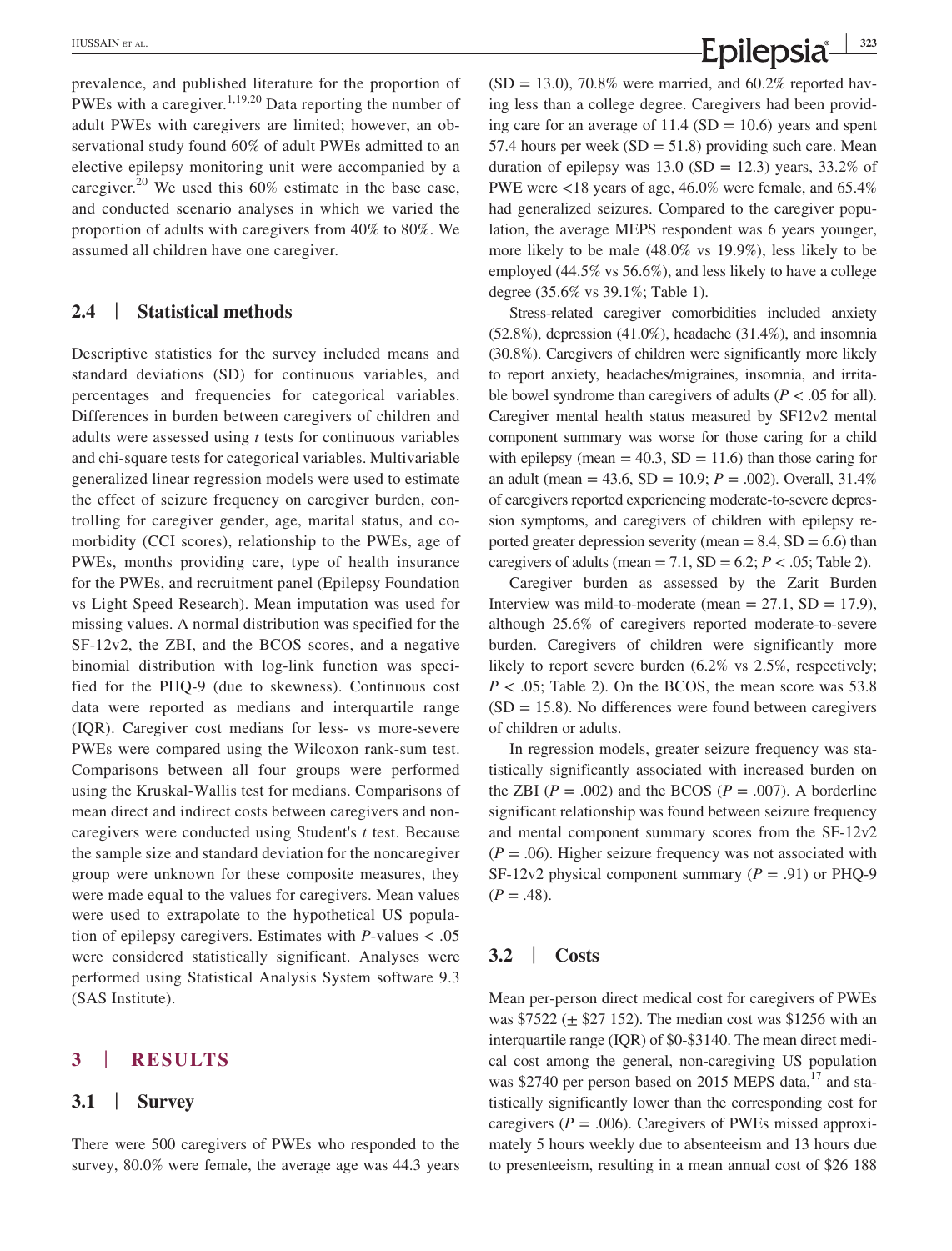# **<sup>324</sup> <sup>|</sup>** Epilepsia<sup>n</sup>

|                                                                     | Total<br>$(n = 500)$ | <b>Caregiver of</b><br><b>Child</b><br>$(n = 162)$ | <b>Caregiver of</b><br><b>Adult</b><br>$(n = 326)$ | P-value |  |  |  |
|---------------------------------------------------------------------|----------------------|----------------------------------------------------|----------------------------------------------------|---------|--|--|--|
| Stress-related comorbidities experienced since becoming a caregiver |                      |                                                    |                                                    |         |  |  |  |
| Anxiety (%)                                                         | 264 (52.80%)         | 104 (64.20%)                                       | 156 (47.85%)                                       | < .001  |  |  |  |
| Chronic constipation<br>$(\%)$                                      | 45 (9.00%)           | 16 (9.88%)                                         | 28 (8.59%)                                         | .640    |  |  |  |
| Depression $(\%)$                                                   | 205 (41.00%)         | 76 (46.91%)                                        | 126 (38.65%)                                       | .081    |  |  |  |
| Diarrhea $(\%)$                                                     | 59 (11.80%)          | 22 (13.58%)                                        | 37 (11.35%)                                        | .477    |  |  |  |
| Gastroesophageal<br>reflux disease (%)                              | $62(12.40\%)$        | $17(10.49\%)$                                      | 45 (13.80%)                                        | .301    |  |  |  |
| Headache/migraine<br>$(\%)$                                         | 157 (31.40%)         | 64 (39.51%)                                        | 92 (28.22%)                                        | .012    |  |  |  |
| Heartburn (%)                                                       | $105(21.00\%)$       | 42 (25.93%)                                        | 63 (19.33%)                                        | .095    |  |  |  |
| Hypertension $(\%)$                                                 | 82 (16.40%)          | 20 (12.35%)                                        | 61 $(18.71\%)$                                     | .075    |  |  |  |
| Insomnia (%)                                                        | 154 (30.80%)         | 65 (40.12%)                                        | 88 (26.99%)                                        | .003    |  |  |  |
| Irritable bowel<br>syndrome (%)                                     | 44 (8.80%)           | 21 (12.96%)                                        | 23 (7.06%)                                         | .032    |  |  |  |
| Sleep disorder $(\%)$                                               | 85 (17.00%)          | 24 (14.81%)                                        | 60 (18.40%)                                        | .322    |  |  |  |
| PHO-9, Mean $\pm$ SD                                                | $7.52 \pm 6.43$      | $8.36 \pm 6.62$                                    | $7.07 \pm 6.21$                                    | .035    |  |  |  |
| PHQ-9 severity categories                                           |                      |                                                    |                                                    |         |  |  |  |
| Minimal $(\%)$                                                      | 208 (41.60%)         | 59 (36.42%)                                        | 143 (43.87%)                                       | .116    |  |  |  |
| Mild $(\%)$                                                         | 135 (27.00%)         | 45 (27.78%)                                        | 89 (27.30%)                                        | .911    |  |  |  |
| Moderate $(\%)$                                                     | 71 (14.20%)          | 23 (14.20%)                                        | 46 (14.11%)                                        | .979    |  |  |  |
| Moderately severe (%)                                               | 52 (10.40%)          | 22 (13.58%)                                        | 29 (8.90%)                                         | .111    |  |  |  |
| Severe $(\%)$                                                       | 34 (6.80%)           | 13 (8.02%)                                         | 19 (5.83%)                                         | .356    |  |  |  |
| <b>Bakas Caregiving</b><br>Outcomes Scale,<br>mean $\pm$ SD         | $53.79 \pm 15.84$    | $52.43 \pm 16.45$                                  | $54.29 \pm 15.22$                                  | .218    |  |  |  |
| Zarit Burden Interview,<br>mean $\pm$ SD                            | $27.07 \pm 17.87$    | $29.02 \pm 18.98$                                  | $26.49 \pm 17.27$                                  | .142    |  |  |  |
| Zarit Burden Interview categories                                   |                      |                                                    |                                                    |         |  |  |  |
| Little or no burden<br>$(\%)$                                       | 207 (41.40%)         | 63 (38.89%)                                        | 135 (41.41%)                                       | .593    |  |  |  |
| Mild-to-moderate<br>burden $(\%)$                                   | 165 (33.00%)         | 54 (33.33%)                                        | 109 (33.44%)                                       | .982    |  |  |  |
| Moderate-to-severe<br>burden $(\%)$                                 | $110(22.00\%)$       | 35 (21.60%)                                        | 74 (22.70%)                                        | .785    |  |  |  |
| Severe burden $(\%)$                                                | 18 (3.60%)           | 10(6.17%)                                          | 8(2.45%)                                           | .040    |  |  |  |
| Mental component<br>summary, mean $\pm$ SD                          | $42.54 \pm 11.30$    | $40.30 \pm 11.62$                                  | $43.63 \pm 10.90$                                  | .002    |  |  |  |
| Physical component<br>summary, mean $\pm$ SD                        | $50.82 \pm 10.41$    | $54.052 \pm 8.52$                                  | $49.27 \pm 10.91$                                  | < .001  |  |  |  |

#### **TABLE 2** Caregiver health outcomes by age of person with epilepsy

*Note:* Age was not provided for 12 respondents; PHQ-9, Patient Health Questionnaire-9.

(± \$29 385) and median \$17 788 (\$3582-\$38 462). For the non-caregiving population, indirect costs related to absenteeism and presenteeism were significantly lower and estimated to be  $$5015 (P < .001)$  based on a published estimate from 2015.18

Caregivers of children with high seizure frequency numerically had the highest (though not statistically significant) median cost of hospitalization and ER visits (hospitalization,  $P = .65$ ; ER visits,  $P = .14$ ). Median costs for outpatient office visits were similar across the four subgroups (ie,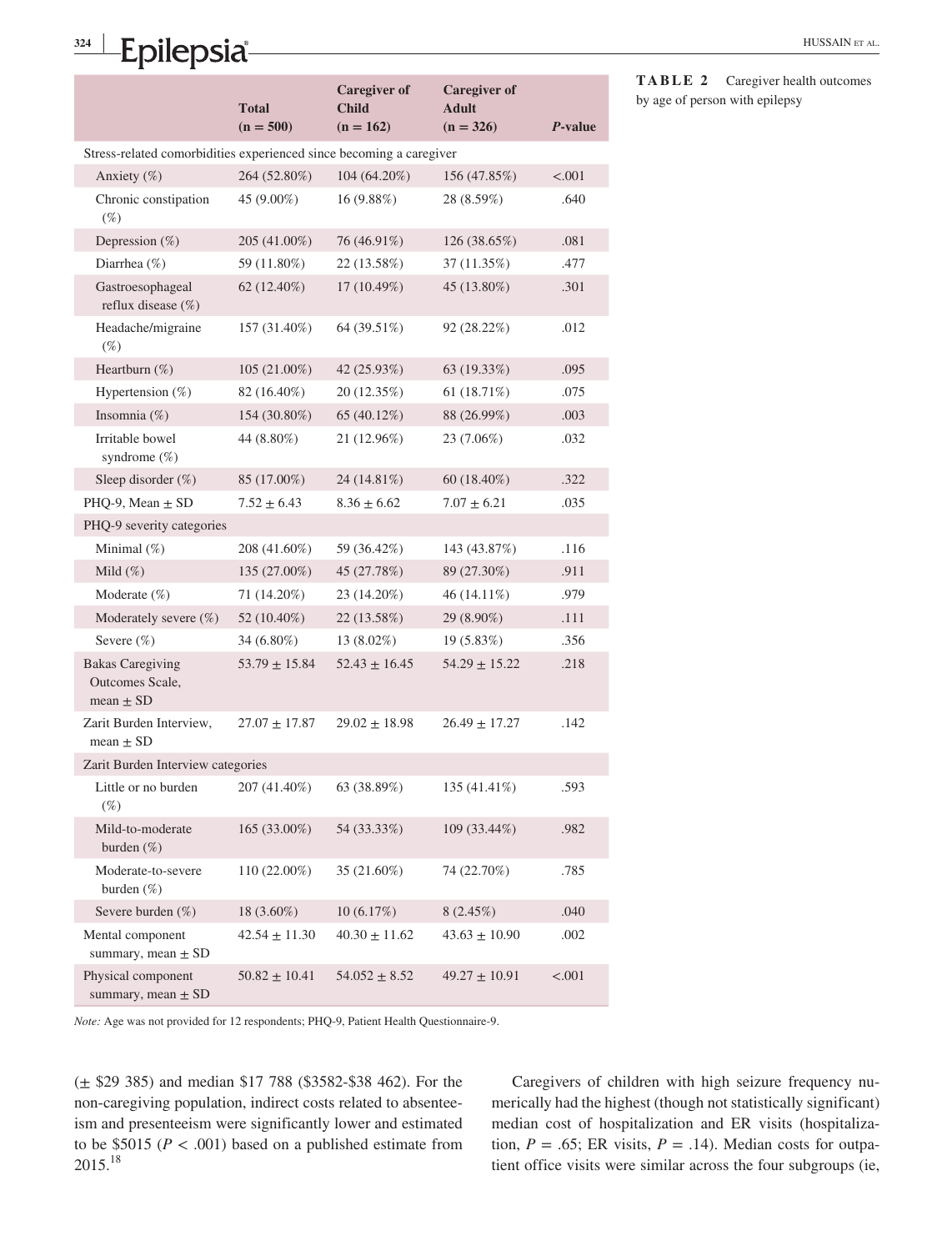caregivers of adult PWE with low seizure frequency [0 seizures in the prior month], caregivers of adult PWE with high seizure frequency  $[\geq 1]$  seizure in the prior month, caregivers of children with epilepsy with low seizure frequency, caregivers of children with epilepsy with high seizure frequency)  $(P = .83)$ . Mean direct medical costs are shown in Figure 2. Median productivity losses were higher in caregivers of children than caregivers of adults, as well as caregivers of those with high seizure frequency (Figure 3, *P* < .001). In pairwise comparisons by seizure frequency within each age group, differences were statistically significant ( $P < .001$ ). Mean indirect costs for each subgroup, as well as for all caregivers and the general population, are shown in Figure 3 stratified by absenteeism and presenteeism.

We estimated that there are approximately 1.8 million caregivers of PWEs in the United States, of which about 75% were caregivers for adults. Given the average costs per caregiver and the population estimates, we estimated that the national, annual direct medical cost to epilepsy caregivers was \$13.9 billion, and annual indirect cost was \$48.3 billion. Similar estimates for the general population were \$4.9 billion and \$9.3 billion for direct medical costs and indirect costs, respectively, leading to an incremental direct medical cost of \$9.0 billion, and an incremental indirect cost of \$39.0 billion. We consider the total incremental cost of \$47.8 billion to be the economic burden of caregiving. When varying the proportion of caregiving to adults from 60% (the default assumption) across the range 40%-80%, caregiver burden ranged from \$37 billion to \$58 billion.

## **4** | **DISCUSSION**

Providing care for PWEs adversely affects caregiver's psychological health, with half of respondents reporting experiencing anxiety, more than 40% experiencing depression, and nearly a third having insomnia after becoming caregivers. Physical symptoms, such as headaches, were also quite common. Caregiving for a PWE who has more frequent seizures was associated with higher burden, in both the adult and child PWE population. The burden on caregivers of children is also likely to extend for a longer period, given the chronic nature of the disease. These adverse effects lead to dramatically higher direct and indirect costs for caregivers of PWEs than for the general population. Furthermore, costs were higher for caregivers of children and of patients of any age with high seizure frequency.

The Twelve-Item Short Form Survey Instrument scores were consistent with those for caregivers of PWEs observed in prior research<sup>20</sup> and for caregivers of patients with traumatic brain injury,<sup>21</sup> multiple sclerosis, $2^2$  and Parkinson disease.<sup>23</sup> ZBI scores were in the mild-to-moderate burden range, consistent with the range seen in those conditions. $21-23$ 

Prior research has found similarly that being a caregiver increases worry, stress, anxiety, and depression symptoms, and that utilization of mental health services was the primary driver of higher direct medical costs for caregivers.<sup>2,24–27</sup> Our study supports these findings. We did not include mental health service costs beyond medical encounters (eg, medication, group therapy) and therefore may have underestimated true mental health costs.

We estimated the total incremental cost of caregiving for PWEs to be \$47.8 billion annually in the United States. In a PubMed search, we found no prior studies using US caregiver samples. In a German population-based, cross-sectional study of children with epilepsy and their parents, caring for a child with epilepsy was found to result in total indirect costs of \$1367-\$3144 per year in mothers and \$92-\$658 per year in fathers.<sup>8</sup> In a study from China, it was estimated that costs of productivity losses to caregivers were \$103.77 per PWE per year.<sup>7</sup> Some previous analyses have reported direct and indirect costs for PWEs. A 2000 study found that the annual costs for all diagnosed PWEs in the United States were \$12.5 billion in 1995  $SUS^{28}$  (\$19.4 billion in 2015 US\$).<sup>29</sup> The magnitude of the current results, \$62 billion in total costs, of which \$48 billion is incremental (eg, above the expected for a similar, noncaregiver population), suggests that the burden suffered by caregivers is quite high in economic terms.

Results of this analysis should be considered in light of its limitations. First, we based the analysis on a survey of those who self-identified as caregivers, through online research panels and the Epilepsy Foundation, and there is no way to be certain that respondents are truly caregivers of epilepsy patients and representative of the caregiver population. It is possible that those caring for individuals with more severe epilepsy would be more motivated to participate. If it were the case that those caring for individuals with more severe disease were sampled, our estimates of the caregiver burden could be an overestimate. In addition, those with more education or better access to the internet could be oversampled, and to the extent that those with higher socioeconomic status have better health outcomes, our estimates of the caregiver burden could be an underestimate if the education level if the sample was not representative. Second, all answers were self-reported and could not be corroborated. Third, a similar study of 151 caregivers reported that their PWEs had an average of  $8.3 \pm 16.4$  seizures per month, which is less than our observed 11.4 seizures in the last month and raises further questions about the generalizability of our findings.<sup>30</sup> If the seizure burden in the PWEs that our respondents care for is higher than what is typically seen, our findings would be an overestimate of the disease burden. Fourth, when estimating indirect costs for the caregiver population, we assumed that all of those who were unemployed did not have any productivity losses, when in reality some likely left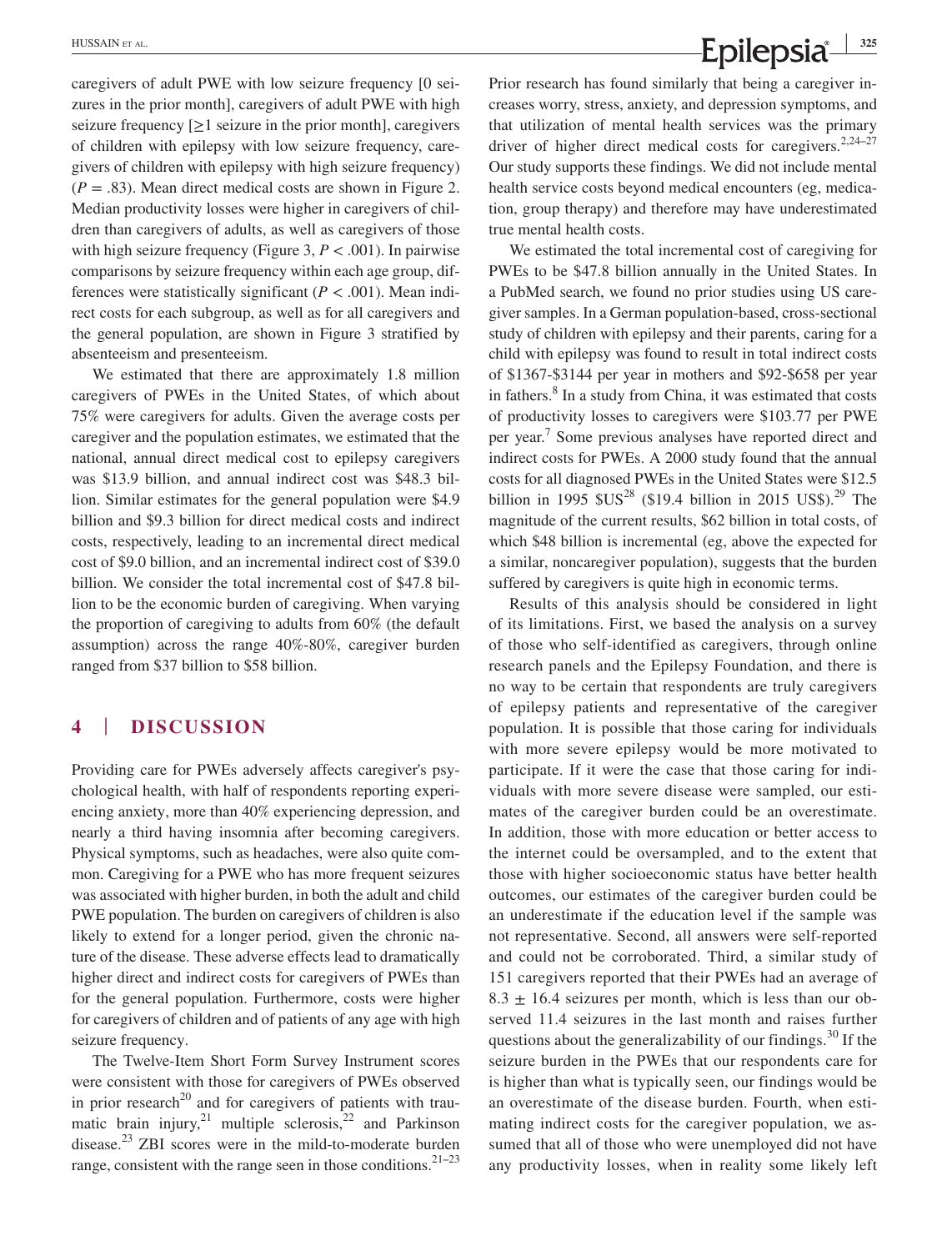

employment to serve as a caregiver. This assumption could lead to an underestimate of the caregiver burden. Fifth, the comparator group in this analysis was the general population, which was necessary due to data limitations; however, this group likely includes a small proportion of caregivers. We calculated direct medical costs that arise as a result of caregiving using general population estimates from MEPS; however, for productivity losses we used estimates from those not caring for individuals with schizophrenia as a proxy for those not caring for PWEs. To the extent that schizophrenia caregivers differ from epilepsy caregivers, those matched with either group might differ. Sixth, there were also substantial differences between the caregiver respondents and the comparator group, as the caregivers

surveyed were more likely to be female, older, married, highly educated, and employed. It should be noted that the same wage was used to estimate the productivity losses for both caregivers and the comparator group; therefore the estimates that could be biased by these differences are strictly the losses in productivity. To the extent that older individuals are more likely to have other health issues, the estimate of caregiver burden could be an overestimate. However, those highly educated typically have better health outcomes such that one would expect lower utilization, and the impact of sex and marital status on resource utilization is less clear. When considering the impact of all of these differences, it is difficult to hypothesize how differences in demographics, socioeconomic status, and comorbidities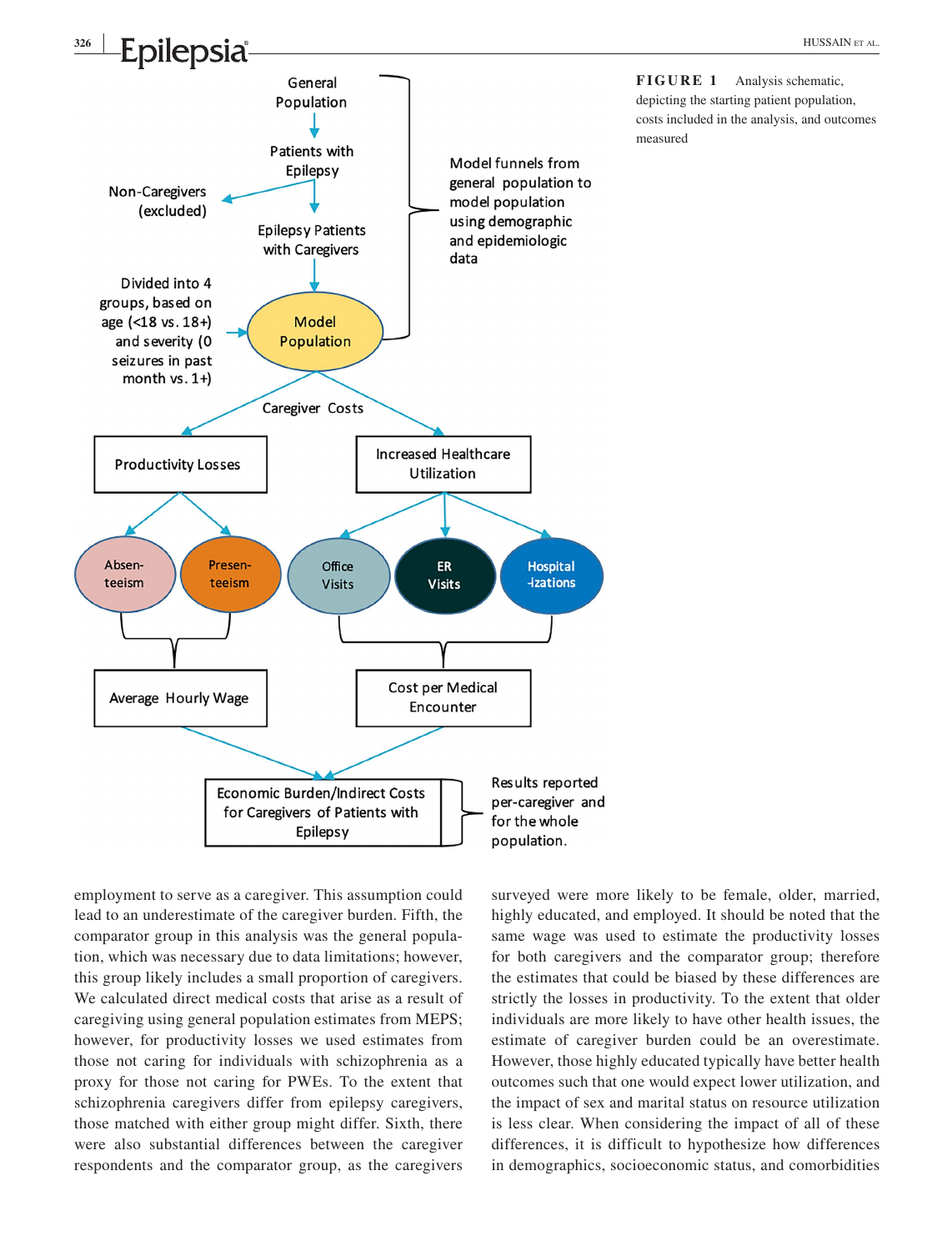

**FIGURE 2** Mean direct medical costs by visit type for the general population, all caregivers, and by subgroup of caregivers. Mean values were presented, as they are more informative than medians due to the skewed nature of the distributions. Error bars represent 95% confidence interval around total mean direct medical costs. Findings were not significant at *P* = .05 when comparing between median costs within subgroups of caregivers of like-aged PWEs

between the general population and caregivers may impact economic outcomes; however, it was determined to be the most reasonable comparison group. Finally, the estimate of the proportion of epilepsy patients with a caregiver was based on a small study and assumptions were required in using this value in our analysis. As shown in scenario analyses, the total nationwide burden is sensitive to the estimate of the number of caregivers. More research into the total number of caregivers could better inform the inputs used in our analyses, and without knowing the directional

bias in our assumption, we are unable to estimate the impact on results.

Despite these limitations, this is the first study to obtain standardized, comprehensive, epilepsy-specific clinical and cost estimates of caregiving. The magnitude of the preliminary estimates suggests the importance of considering this component when understanding the full consequences of the burden of epilepsy. Identification of subgroups that face the highest economic burden can better allow researchers to target interventions for populations who could benefit the most.



**FIGURE 3** Productivity losses, by presenteeism and absenteeism, for the general population, all caregivers, and by subgroup of caregivers. Error bars represent 95% confidence interval around total mean indirect medical costs. Asterisks (\*) denote subgroups in which median costs are statistically significant  $(P < .001)$  compared to caregivers of persons with low seizure frequency in the same age group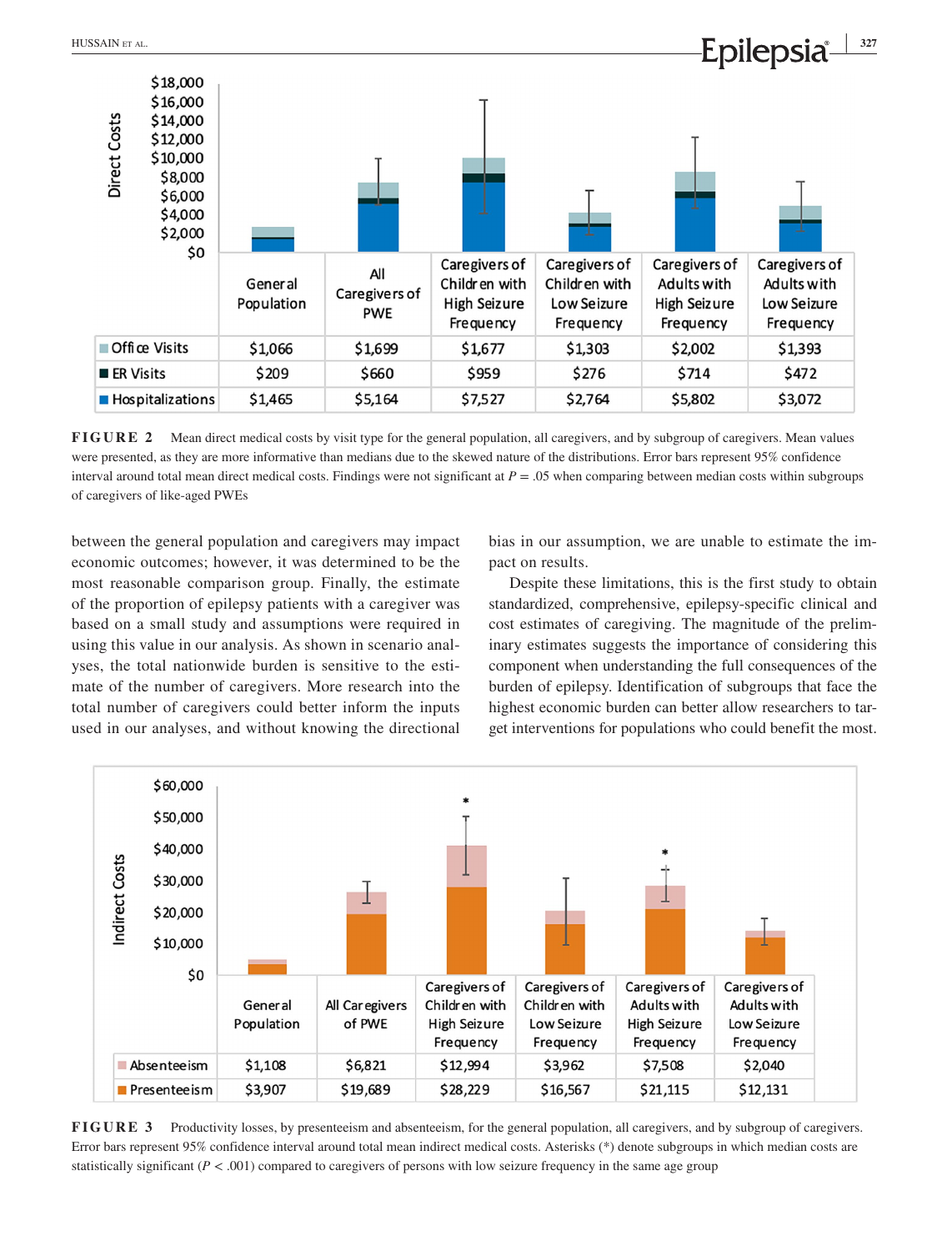## **<sup>328</sup> <sup>|</sup> Epilepsia Busher All Property and All Property Property Research Property Research Property Research Property Research Property Research Property Research Property Research Property Research Property**

Although more research into this important topic would be beneficial, these preliminary findings could allow policymakers to better weigh the costs and benefits of interventions reducing the burden of epilepsy and to allocate resources more efficiently.

#### **ACKNOWLEDGMENTS**

The authors would like to acknowledge the efforts and contributions of the late Sandra L. Helmers, as well as thank the Epilepsy Foundation for their assistance in conducting the survey.

#### **CONFLICT OF INTEREST**

Dr Hussain has received research support from the Epilepsy Therapy Project, the Milken Family Foundation, the Hughes Family Foundation, the Elsie and Isaac Fogelman Endowment, Eisai Inc, Lundbeck, Insys Therapeutics, GW Pharmaceuticals, UCB Biopharma, Zogenix, and the National Institutes of Health (NIH; R34MH089299); and has served on the scientific advisory boards of Mallinckrodt Pharmaceuticals, Insys Therapeutics, UCB biopharma, and Upsher-Smith Laboratories, and as a consultant to Eisai Inc, UCB Biopharma, West Therapeutic Development, Aquestive Therapeutics, Insys Therapeutics, and GW Pharmaceuticals. Jesse Ortendahl and Amanda Harmon are employees of PHAR, LLC, who were paid to conduct the analysis described in this article. Tanya Bentley was an employee of PHAR, LLC, while conducting the analysis and developing the article. Shaloo Gupta is an employee of Kantar Health, who was paid to administer the survey described in this article. Dr Begley has no significant relationship with, or financial interest in, any commercial companies pertaining to this article. Russell Knoth and Ibrahim Khilfeh are employees of Eisai Inc, who funded this study.

#### **ETHICAL APPROVAL**

We confirm that we have read the Journal's position on issues involved in ethical publication and affirm that this report is consistent with those guidelines.

#### **ORCID**

*Shaun A. Hussain* **D** [https://orcid.](https://orcid.org/0000-0001-6947-8852) [org/0000-0001-6947-8852](https://orcid.org/0000-0001-6947-8852) *Amanda L. Harmon* **D** [https://orcid.](https://orcid.org/0000-0002-3779-9528) [org/0000-0002-3779-9528](https://orcid.org/0000-0002-3779-9528)

## **REFERENCES**

- 1. Centers for Disease Control and Prevention. Epilepsy fast facts [Internet]. 2016 [cited 2016 Oct 14]. Available from [http://www.](http://www.cdc.gov/epilepsy/basics/fast-facts.htm) [cdc.gov/epilepsy/basics/fast-facts.htm](http://www.cdc.gov/epilepsy/basics/fast-facts.htm)
- 2. England MJ, Liverman CT, Schultz AM, Strawbridge LM. Epilepsy across the spectrum: promoting health and understanding: a summary of the institute of medicine report. Epilepsy Behav. 2012;25:266–76.
- 3. The National Society for Epilepsy. Caring for someone with epilepsy [Internet]. Epilepsy Society. 2016 [cited 2016 Oct 14]. Available from [https://www.epilepsysociety.org.uk/caring-someo](https://www.epilepsysociety.org.uk/caring-someone-epilepsy) [ne-epilepsy](https://www.epilepsysociety.org.uk/caring-someone-epilepsy)
- 4. Begley CE, Durgin TL. The direct cost of epilepsy in the United States: a systematic review of estimates. Epilepsia. 2015;56:1376–87.
- 5. Jennum P, Christensen J, Ibsen R, Kjellberg J. Long-term socioeconomic consequences and health care costs of childhood and adolescent-onset epilepsy. Epilepsia. 2016;57:1078–85.
- 6. Ryan JL, McGrady ME, Guilfoyle SM, Junger K, Arnett AD, Modi AC. Health care charges for youth with newly diagnosed epilepsy. Neurology. 2015;85:490–7.
- 7. Gao L, Xia L, Pan S-Q, Xiong T, Li S-C. Burden of epilepsy: a prevalence-based cost of illness study of direct, indirect and intangible costs for epilepsy. Epilepsy Res. 2015;110:146–56.
- 8. Riechmann J, Strzelczyk A, Reese JP, et al. Costs of epilepsy and cost-driving factors in children, adolescents, and their caregivers in Germany. Epilepsia. 2015;56:1388–97.
- 9. Epilepsy Foundation [Internet]. Epilepsy Foundation. [cited 2018 Jan 17]. Available from <https://www.epilepsy.com/>
- 10. Lairson DR, Basu R, Begley CE, Reynolds T. Concordance of survey and billing data in a study of outpatient healthcare cost and utilization among epilepsy patients. Epilepsy Res. 2009;87:59–69.
- 11. Goren A, Gilloteau I, Lees M, DaCosta DiBonaventura M. Quantifying the burden of informal caregiving for patients with cancer in Europe. Support Care Cancer. 2014;22:1637–46.
- 12. Kroenke K, Spitzer RL. The PHQ-9: a new depression diagnostic and severity measure. Psychiatr Ann. 2002;32:509–15.
- 13. Zarit SH, Reever KE, Bach-Peterson J. Relatives of the impaired elderly: correlates of feelings of burden. Gerontologist. 1980;20:649–55.
- 14. Bakas T, Champion V, Perkins SM, Farran CJ, Williams LS. Psychometric testing of the revised 15-item bakas caregiving outcomes scale. Nurs Res. 2006;55:346.
- 15. Ware JJ, Kosinski M, Keller SD. A 12-item short-form health survey: construction of scales and preliminary tests of reliability and validity. Med Care. 1996;34:220–33.
- 16. Reilly M, Zbrozek A, Dukes E. The validity and reproducibility of a work productivity and activity impairment instrument. Pharmacoeconomics. 1993;4:353–65.
- 17. Medical Expenditure Panel Survey Home [Internet]. [cited 2016 Oct 14]. Available from <https://meps.ahrq.gov/mepsweb/>
- 18. Csoboth C, Witt EA, Villa KF, O'Gorman C. The humanistic and economic burden of providing care for a patient with schizophrenia. Int J Soc Psychiatry. 2015;61:754–61.
- 19. U.S. Census Bureau.2010 census demographic profile: table DP-1 - profile of general population and housing characteristics: 2010 [Internet]. American FactFinder. 2011 [cited 2016 Oct 18]. Available from [http://factfinder.census.gov/faces/tableservices/jsf/](http://factfinder.census.gov/faces/tableservices/jsf/pages/productview.xhtml?pxml:id=DEC_10_DP_DPDP1&src=pt) [pages/productview.xhtml?pxml:id=DEC\\_10\\_DP\\_DPDP1&src=pt](http://factfinder.census.gov/faces/tableservices/jsf/pages/productview.xhtml?pxml:id=DEC_10_DP_DPDP1&src=pt)
- 20. Karakis I, Cole AJ, Montouris GD, San Luciano M, Meador KJ, Piperidou C. Caregiver burden in epilepsy: determinants and impact. Epilepsy Res Treat. 2014;2014:e808421.
- 21. Bayen E, Pradat-Diehl P, Jourdan C, Ghout I, Bosserelle V, Azerad S, et al. Predictors of informal care burden 1 Year after a severe traumatic brain injury: results from the PariS-TBI study. J Head Trauma Rehabil. 2013;28:408–418.
- 22. Bayen E, Papeix C, Pradat-Diehl P, Lubetzki C, Joël ME. Patterns of objective and subjective burden of informal caregivers in multiple